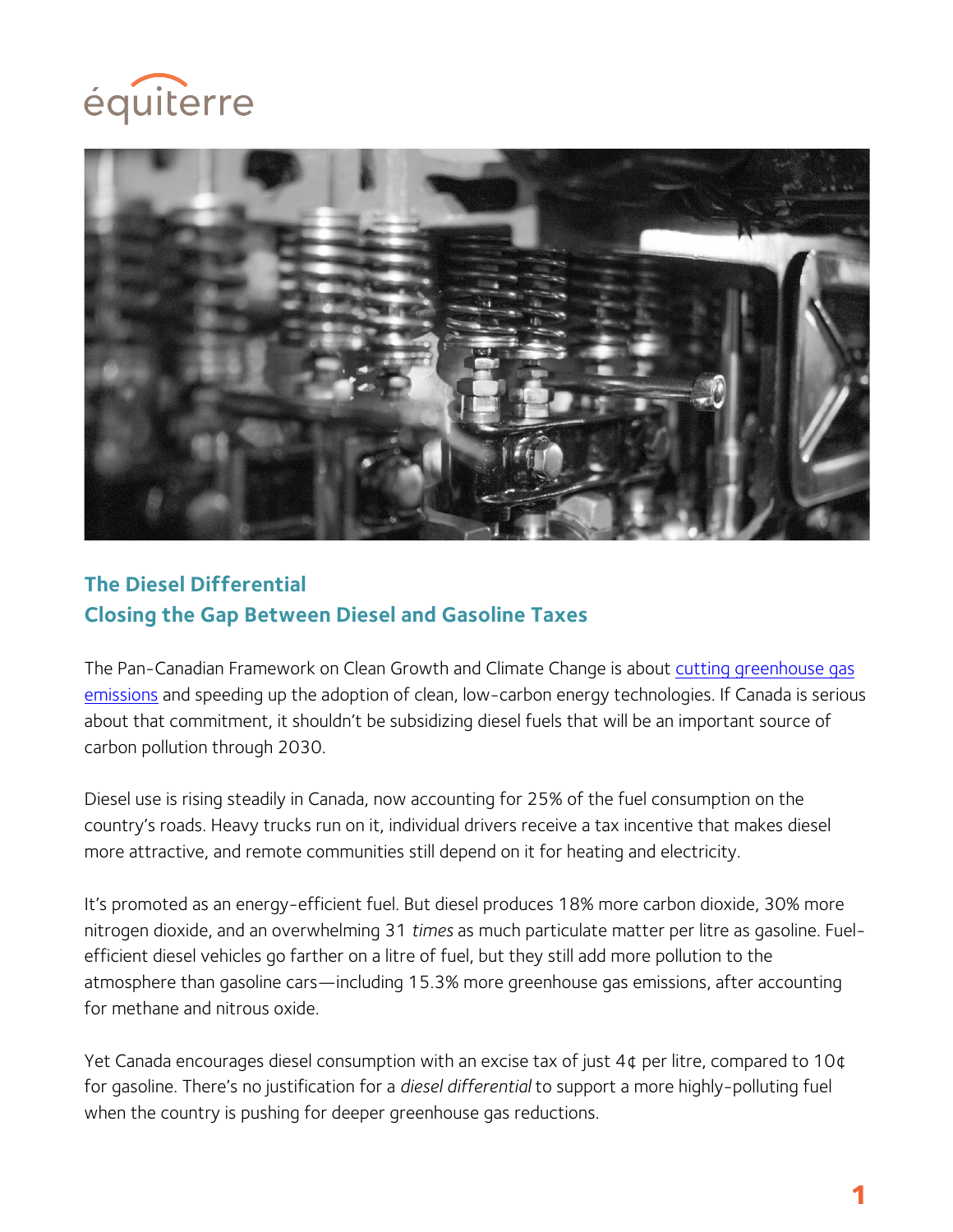A 4¢ increase in the excise tax on diesel would raise \$350 to \$700 million per year, while reducing GHG emissions by 0.3 to 2.0 megatonnes per year. It would also bring the federal government new revenue to fund off-diesel initiatives and other elements of a low-carbon strategy. If Ottawa wants to deploy all available resources to support the Pan-Canadian Framework on Clean Growth and Climate Change, a tax structure that reflects the carbon intensity of different fuels is an option that can't be ignored.

## **Using Fuel Taxes to Send the Right Message**

The diesel differential matters because fuel taxes influence driving behaviour and vehicle choice. There's lots of evidence that fuel use decreases when prices rise. And that a lower tax rate for diesel encourages drivers to use it.

An imbalance in fuel taxes can influence a car buyer's choice between gasoline and diesel models, offsetting an up-front cost for diesel that is \$1,500 to \$2,500 higher in Canada.

## **New Options for Freight**

Freight transport is less easily influenced by differential taxes, since truckers have had few alternatives to diesel fuel until very recently. But higher taxes can create financial incentives for new vehicle innovation, and for commercialization of low-carbon technologies that are already available.

Under the SuperTruck Initiative in the United States, automakers have come up with 26 new technologies, from lightweight materials and better aerodynamics to more efficient engines, any or all of which could enter the market in the next two to four years. In Canada, new fuel efficiency regulations for heavy trucks would cut fuel consumption by 7.2 billion litres over the life of the 2014-2018 fleet. For the longer term, automakers are working on designs for all-electric transport trucks and heavy duty buses.

#### **Getting Remote Communities Off Diesel**

An excise tax exemption also subsidizes diesel used as a heating fuel in Indigenous and northern communities across Canada. With the federal government's \$10.7-million off-grid initiative helping those communities switch to low-carbon infrastructure, a gradual phase-out of the exemption would speed up the shift. It could also deliver new funds to help more communities shut down their noisy, polluting, unhealthy diesel generators faster.